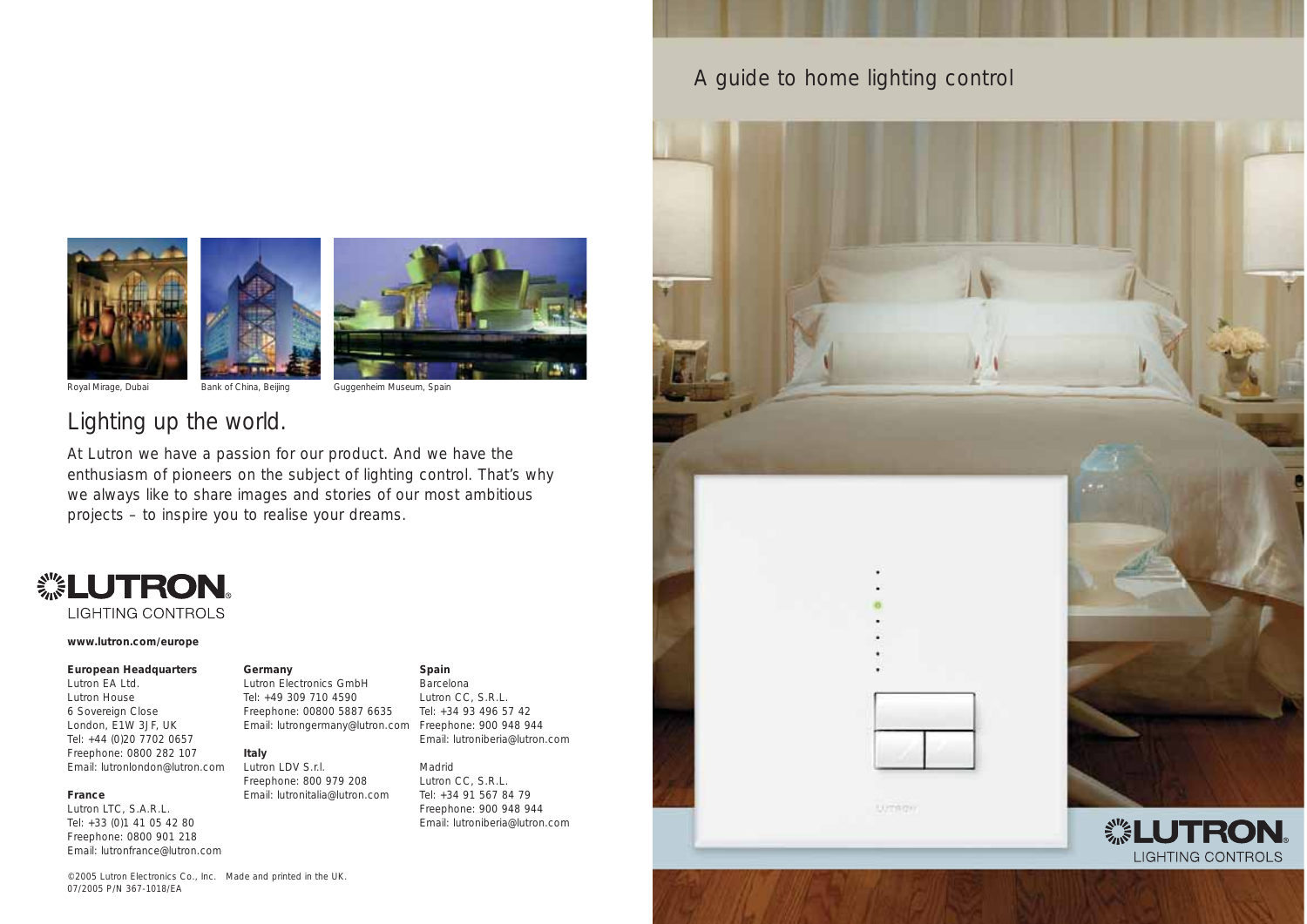# A better quality of light.



**A dimmer is a dimmer is a dimmer, right? Actually, no.** The quality of lighting controls varies enormously.

Lutron products have always been known for being well designed, manufactured to high standards, 100% tested, reliable and durable to assure your satisfaction.

High standards of design and manufacture mean that many Lutron installations from the late 1960s and '70s are still operating today. And since developing the original dimmer, we now offer the industry's most comprehensive range of lighting control products.

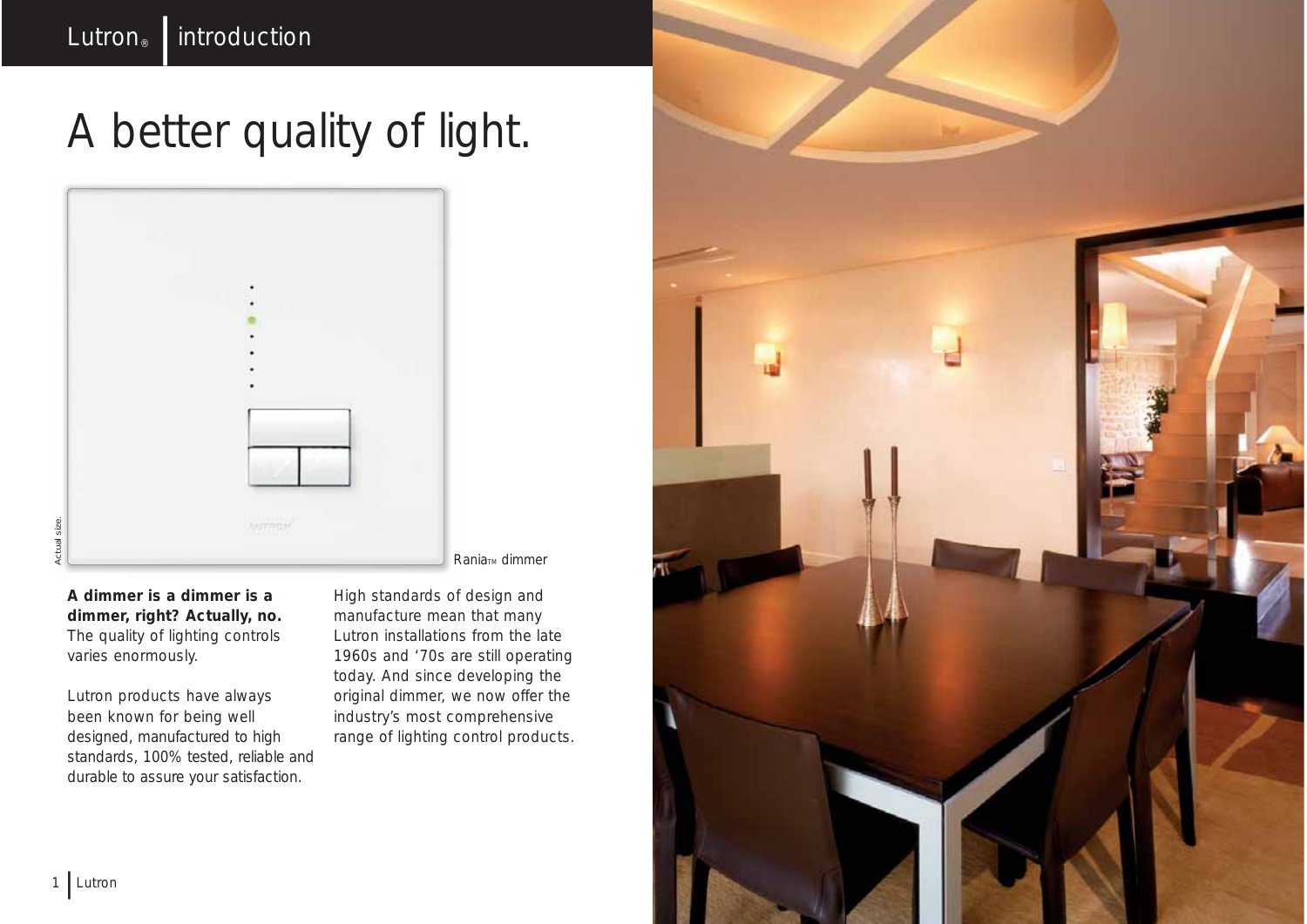### Controlling light, mood and ambience.



**At Lutron we understand the many advantages of controllable light better than anyone else.**

We pioneered the idea of dimming back in 1961, when our founder, Joel Spira, invented the first electronic solid-state dimmer.

Since then, we have introduced many innovations in lighting controls. Today we have more than 250 patents, and more than 11,000 products shipped to 80 countries.

This commitment to original, ingenious ideas has made Lutron the first choice for many homeowners, lighting designers, engineers and architects.



You'll find Lutron in all kinds of homes around the world – it's become *the* name in lighting controls for private residences.

And you'll also come across Lutron systems in offices, restaurants, hotels, shops, museums, universities and public buildings.

From the Millennium Bridge in Gateshead to the Bank of China's headquarters in Beijing, the Statue of Liberty in New York to the Guggenheim Museum in Bilbao, we're proud to have worked on the most ambitious lighting control projects across the world.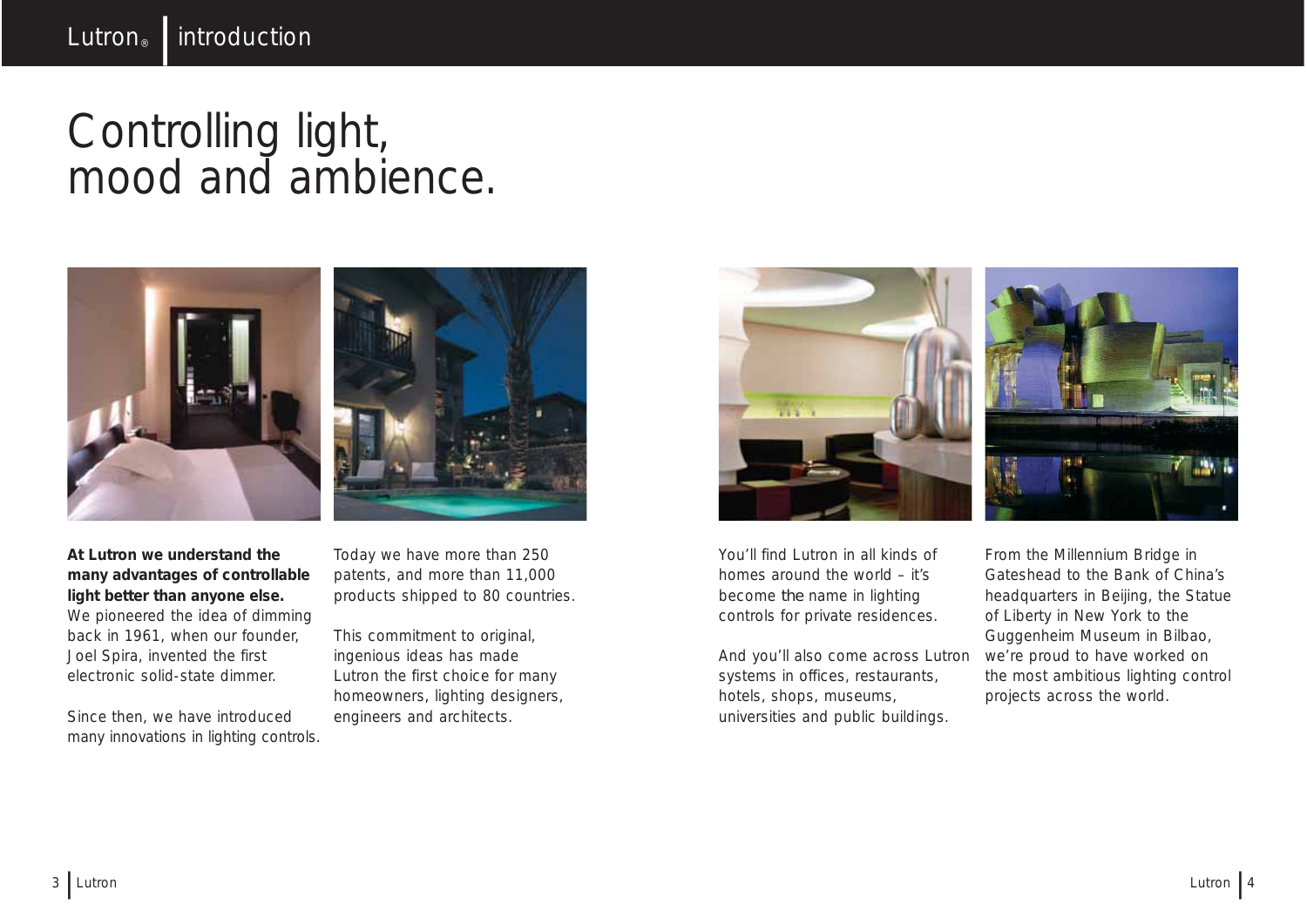# How about a night in?

**Cosy, romantic effects from the living room to the master bedroom.** Cuddling up on the sofa to watch a movie, you want that cinema-style effect – at the touch of a button. And we all know that nothing lights up a romantic moment like soft, subtle lighting.



Photo opposite: Permission of Christina Fallah Designs Limited.

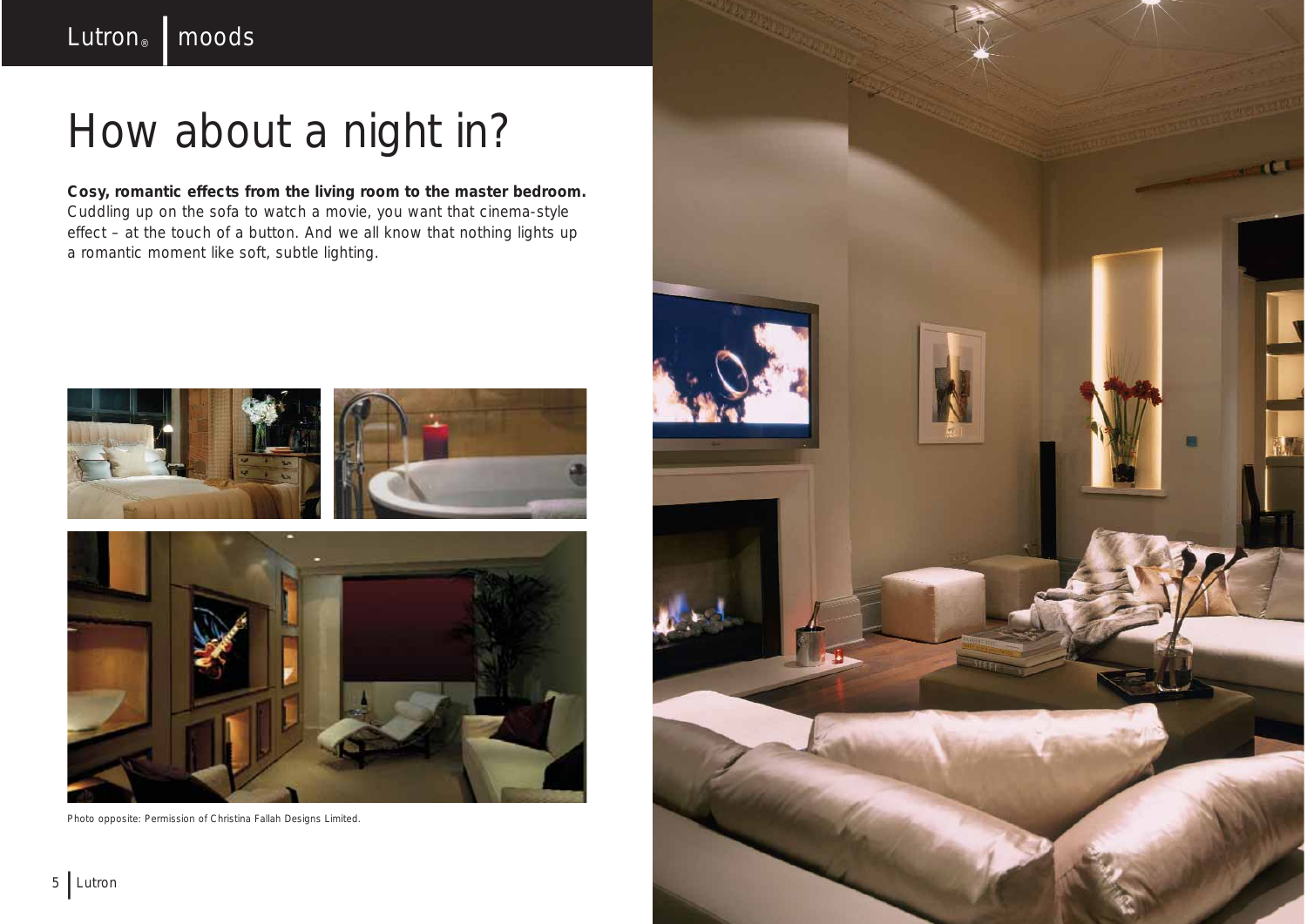

# Who's cooking tonight?

#### **Bright lights for every task.**

Lutron<sup>®</sup> | moods

Sometimes you need good light carefully directed to the task in hand – whether you're cooking up a stir-fry, writing your presentation or working wonders with an eye pencil. Your lighting can match your own flexibility – with different light levels, for any activity, in the same room.



Photo above: Permission of Christina Fallah Designs Limited.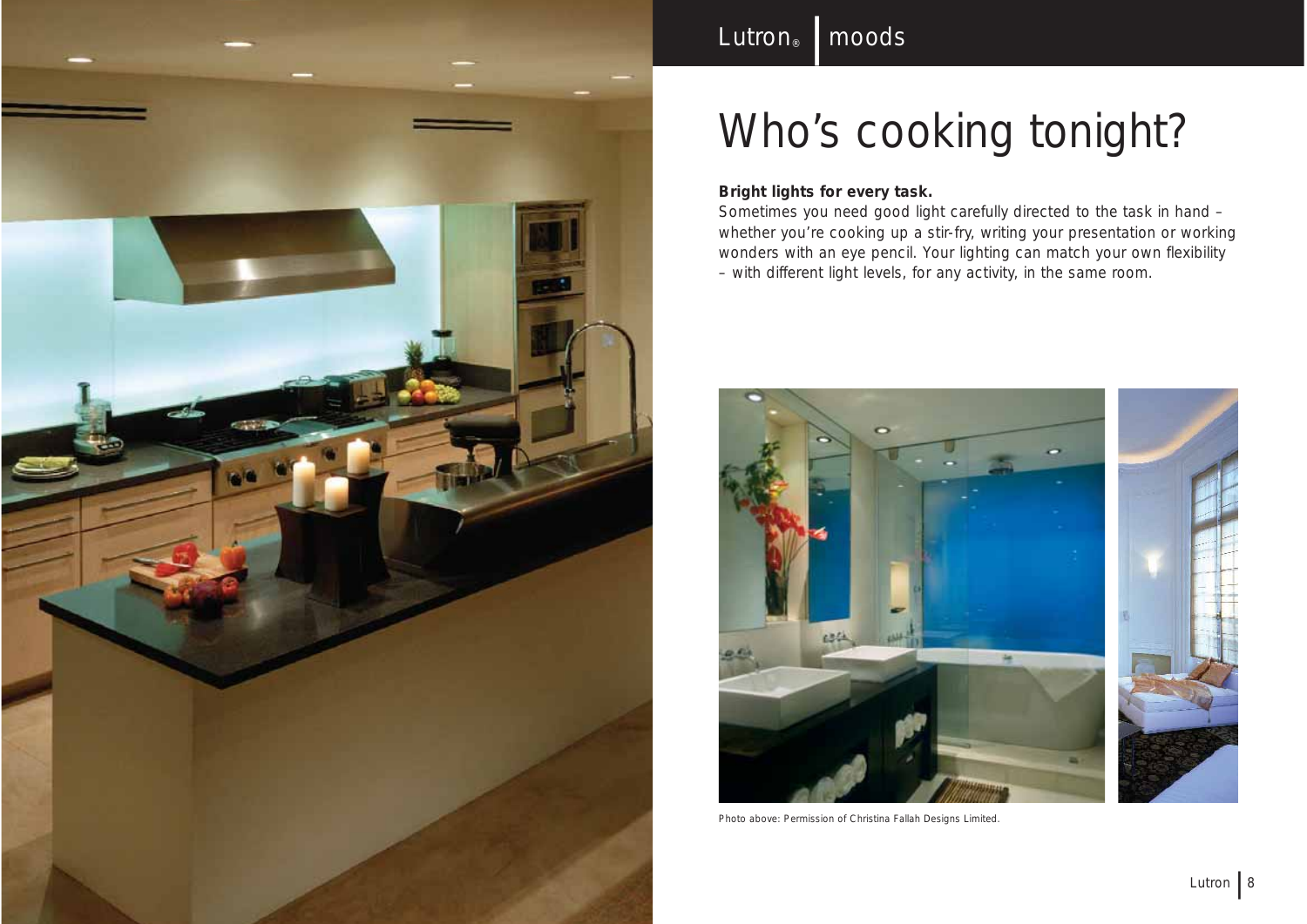### I want a bit of drama.

#### **Dramatic effects for special occasions.**

Lighting can be quite "theatrical". For example, when you're setting the table for a dinner party, the finishing touch is beautiful lighting. And with controllable lighting, you can pick out a painting, or highlight a favourite *objet d'art.* While outdoors, you can conjure a little magic with lighting for pools and paths.



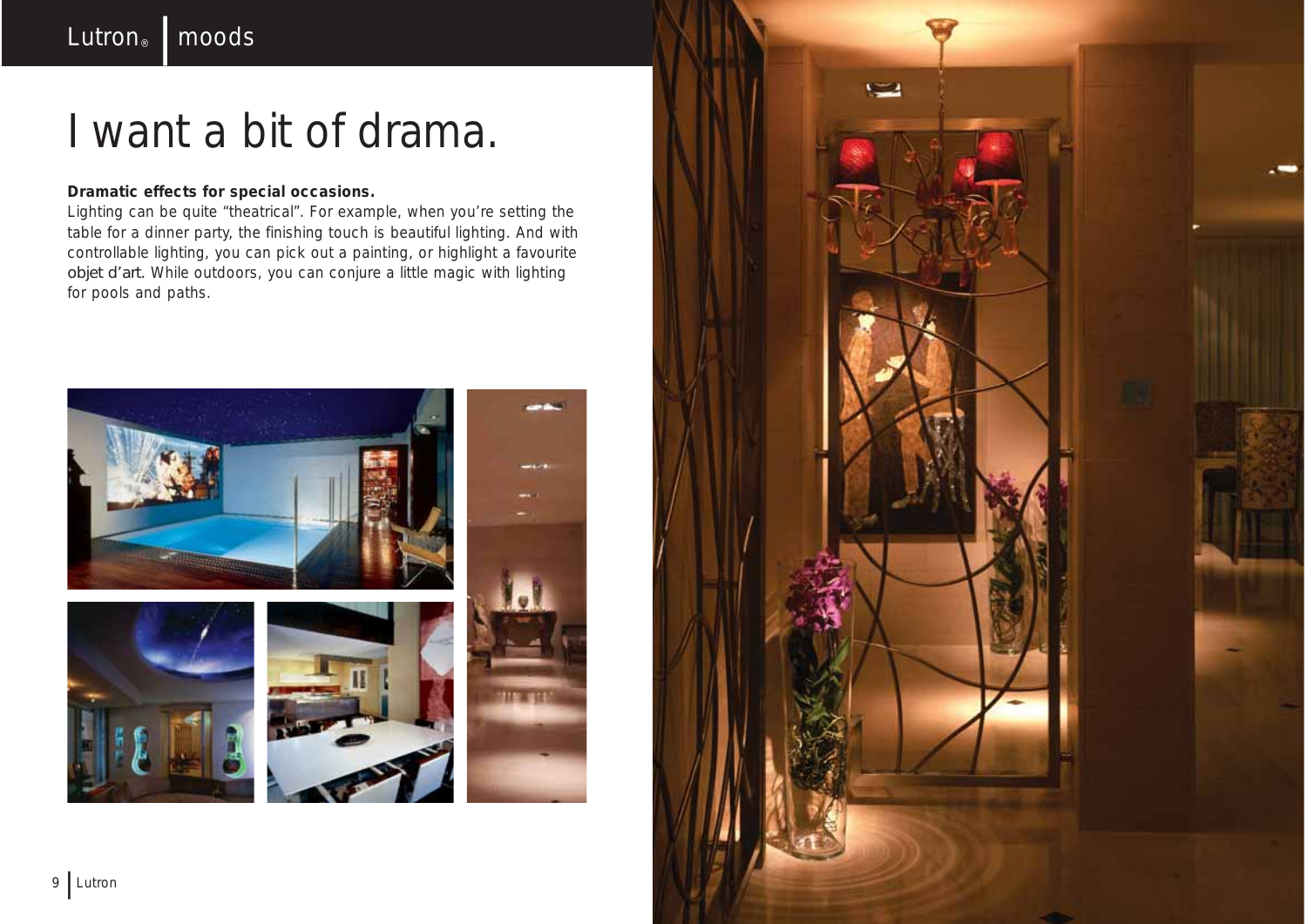# Choose your style.

You know the mood you want. The next question is: how do you create it? Here's how to choose the right dimmers for your home.

### **Step 1**

Choose the style that best matches or complements the décor of the room.

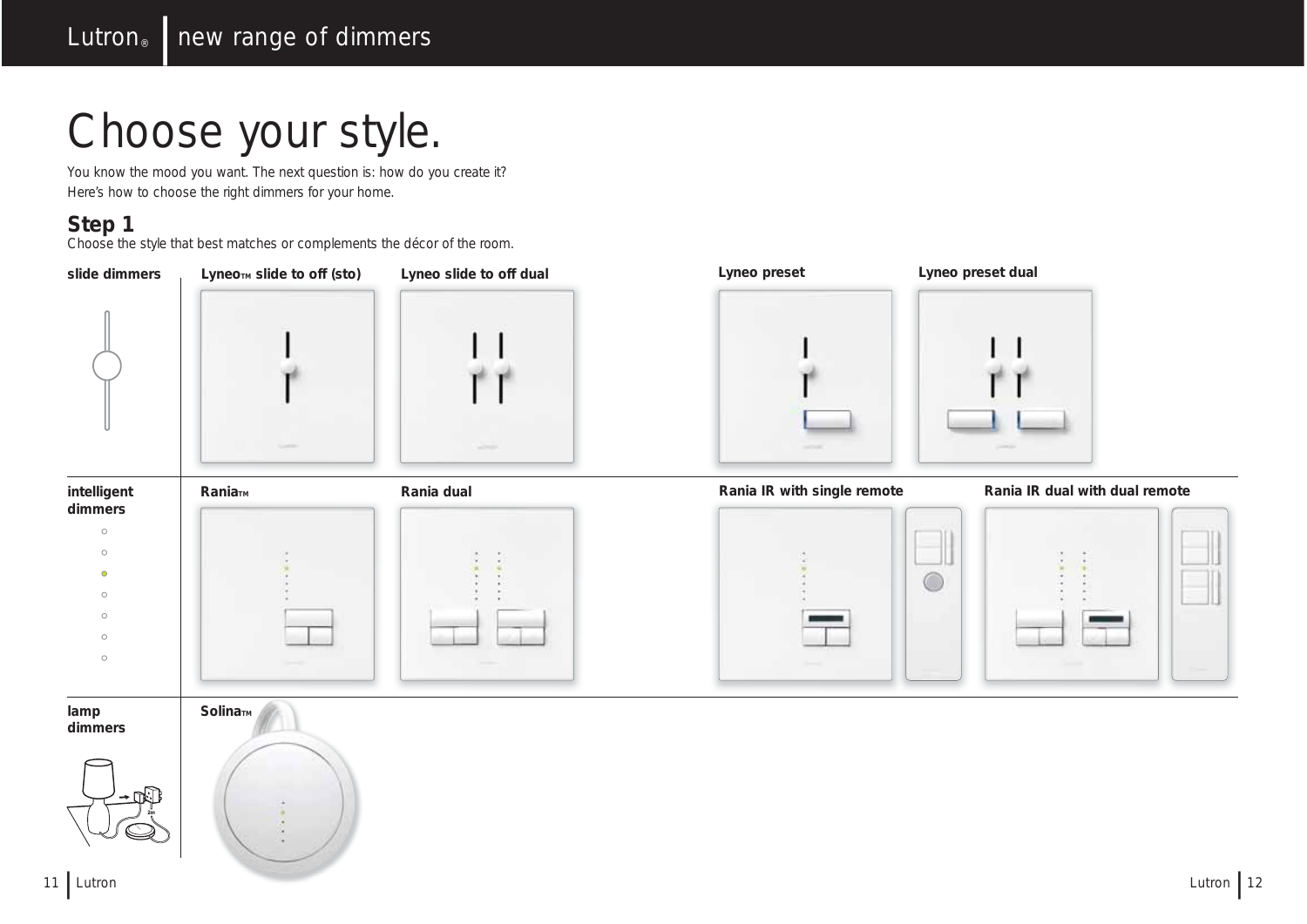### **Step 2**

Choose the dimmer designed to control the kind of lights you have in the room, for example, incandescent or low voltage.

#### **Types of Lighting**



### **Step 3**

#### **Calculate the total load.**

Incandescent light bulbs have wattage ratings marked on the bulb. Add up the wattage of all the bulbs in the fixture and select a dimmer that is rated above or equal to your total wattage.

#### **Incandescent 230/240V**



#### **Mains voltage halogen 230/240V**

 $\setminus$  +  $\setminus$  + = 150W  $\bigodot$ 口 50W 50W 50W

#### **Low voltage halogen 12V**



### **Step 4**

Decide how many dimmers/switches control the same light fitting and choose from these options.

**If there is only one switch, use a single-pole dimmer** to dim a light from one location. (2-way or multi-location dimmers will work in this application.)



**If there is more than one switch, use a 2-way dimmer** to dim a light from one location and switch from another. Choose a 2-way dimmer and a 2-way switch. (When using Rania<sub>TM</sub> dimmers, remember to use an accessory dimmer.)



**Multi-location dimming** to dim a light from more than one location – up to ten. Choose one intelligent dimmer and up to nine accessory dimmers. Accessory dimmers work together with the intelligent dimmer, enabling more than one control to dim a light fixture.



### **Product Summary Table**

| Step1                     |          | Step 2     |     | Step 3           |       | Step 4 |           |
|---------------------------|----------|------------|-----|------------------|-------|--------|-----------|
|                           | INC.     | <b>MVH</b> | LV  |                  |       |        | Multi     |
| Product                   | 230/240V | 230/240V   | 12V | Load             | 1 Way | 2 Way  | Way       |
| $L$ упеотм (sto) р.15     |          |            |     | 500 <sub>w</sub> |       |        |           |
| Lyneo preset p.16         | ٠        |            |     | 500 <sub>w</sub> |       | ٠      |           |
| Rania p.17                |          |            |     | 450 <sub>w</sub> |       | ٠      |           |
| Rania IR p.18             | ٠        | ٠          | ٠   | 450 <sub>w</sub> |       | ٠      | $\bullet$ |
| Solina <sub>TM</sub> p.19 |          |            |     | 300 <sub>w</sub> |       |        |           |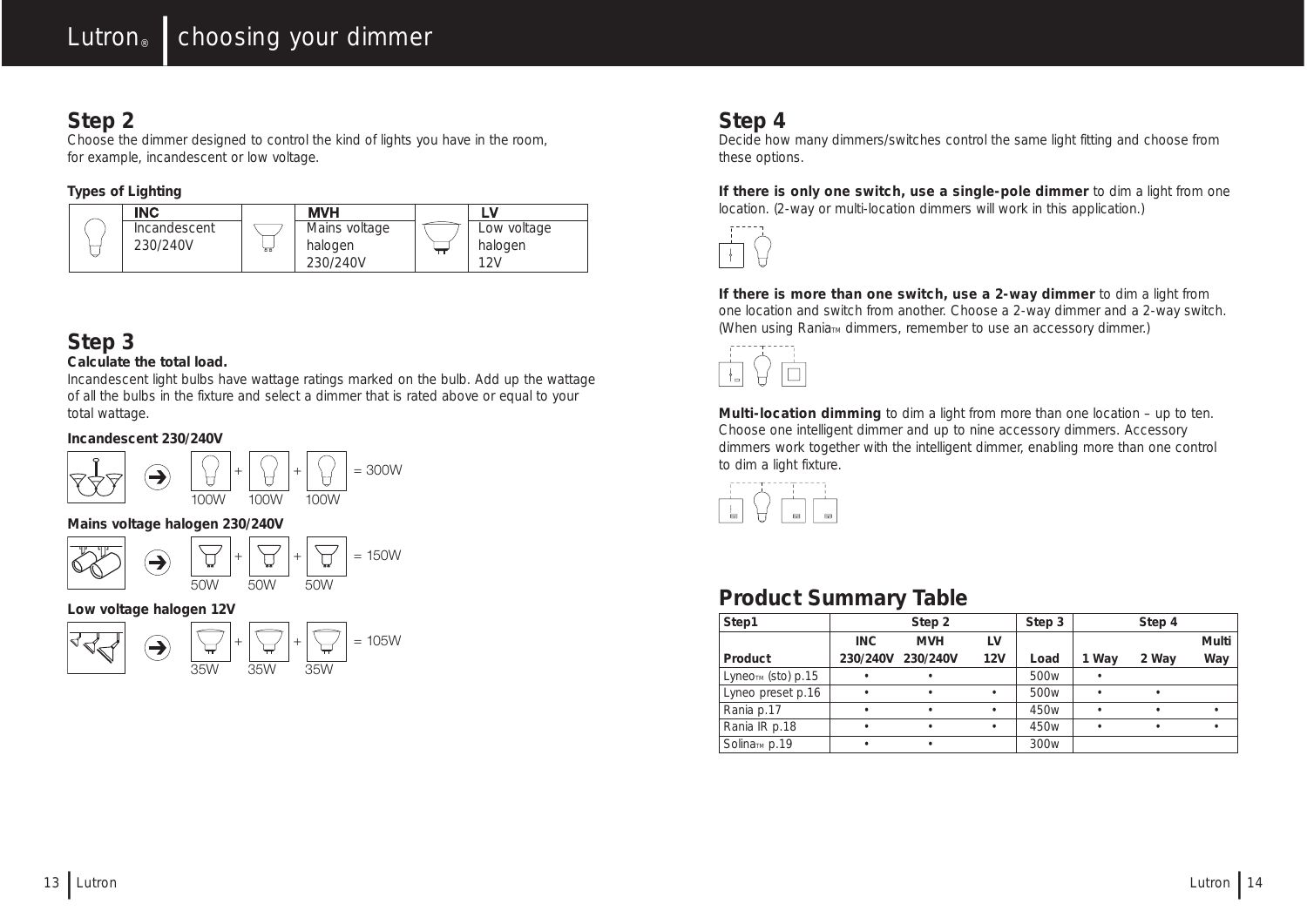## Slide dimmers.



#### Lyneo and Rania<sub>™</sub> range available in these colours



Metals



Dimmers make all the difference to the ambience of a room. Instead of old-fashioned on/off lighting, you can match the level of light to the mood or activity. Changing a switch to a dimmer is simple. With Lutron you can choose from our new range of Lyneo slide dimmers in a range of different coloured finishes to match your décor.



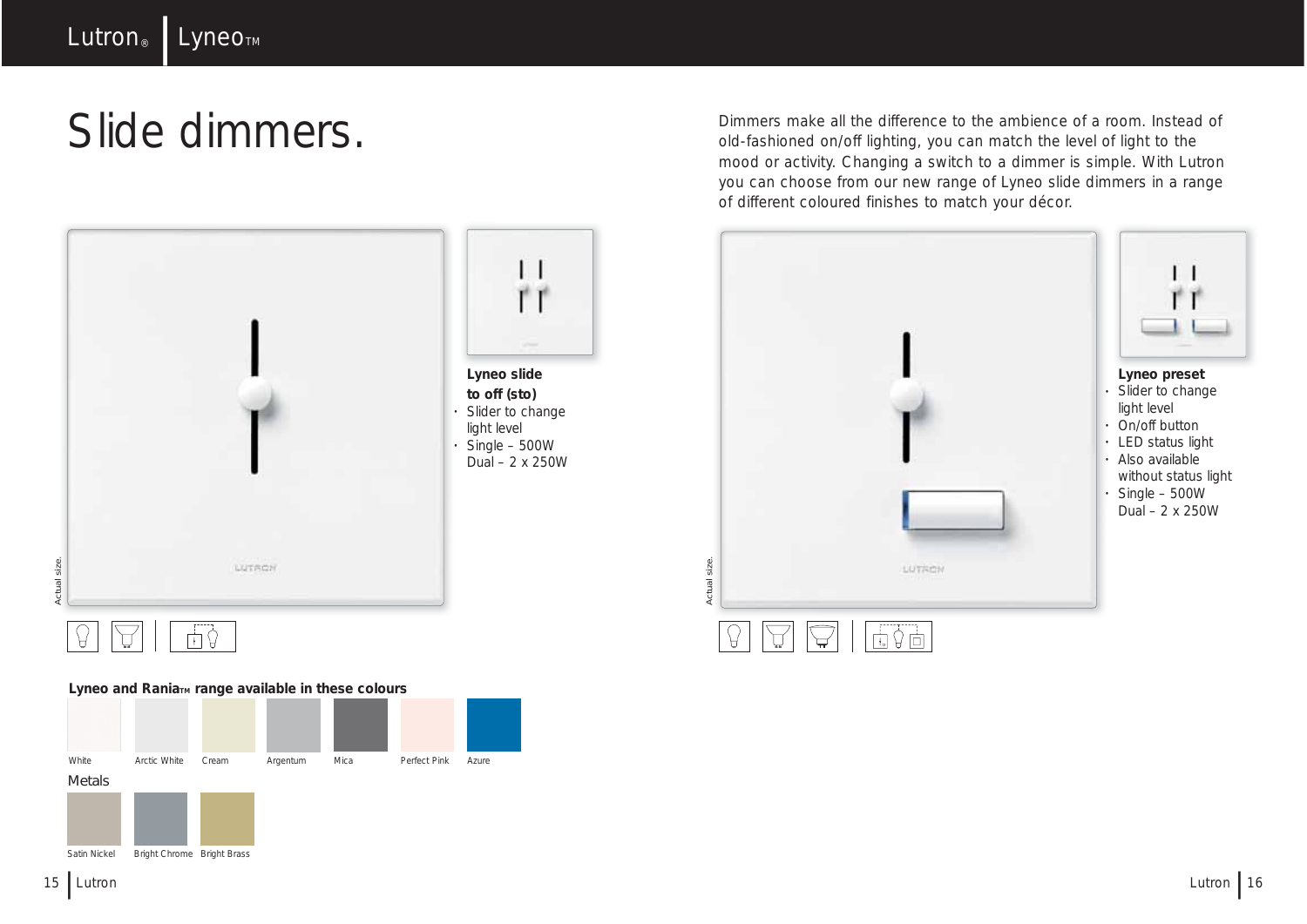### Intelligent dimmers with remote control.



In your living room, you can pre-set the lighting controls to suit the way that you live – "Cinema", "Homework", "Entertaining", "Cleaning". Then with a hand-held remote control (or even your universal TV remote), you can change the ambience of your room without leaving your chair.



Single Dual

G

Satin Nickel Bright Chrome Bright Brass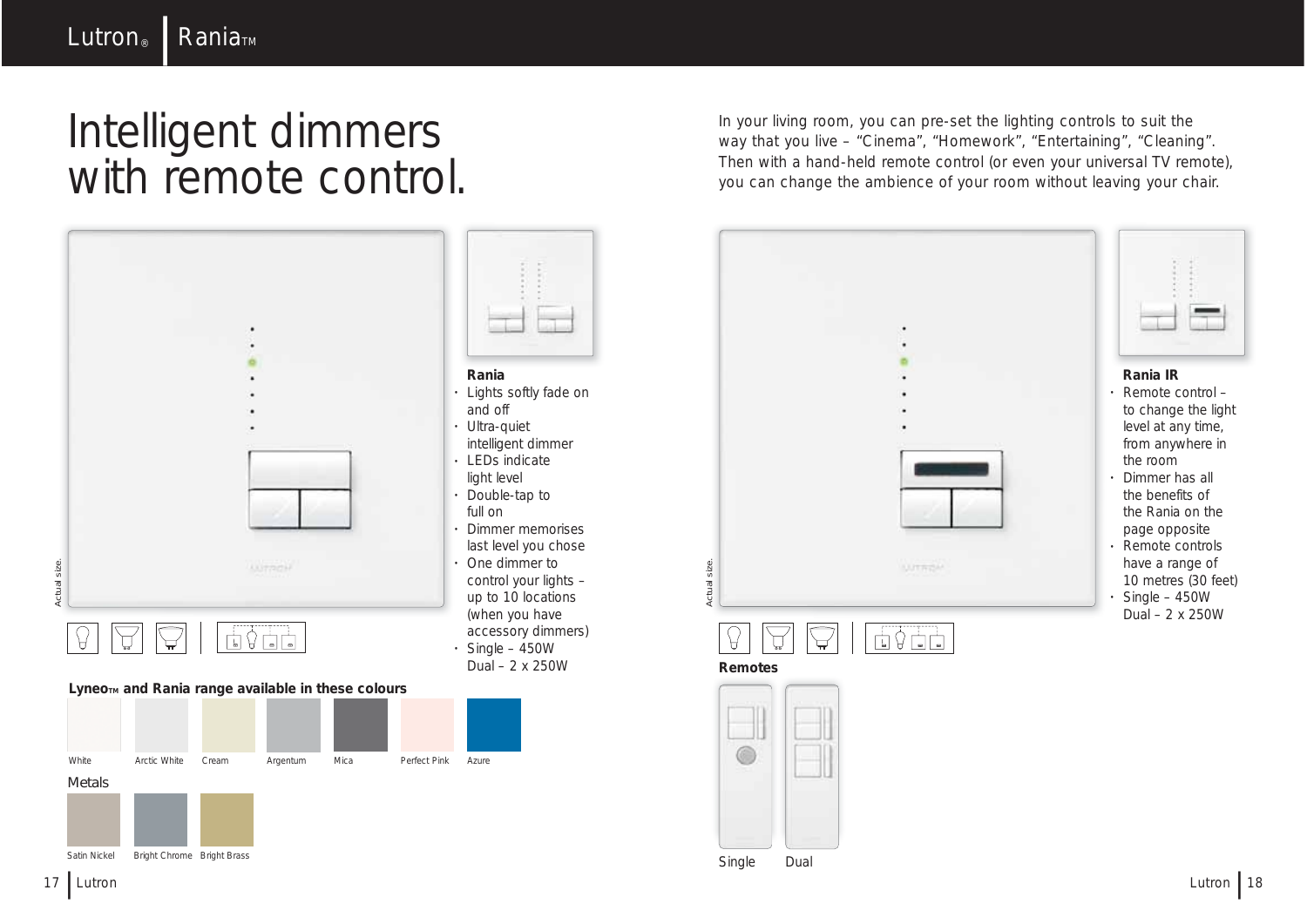# Lamp dimmers.

#### **Solina table and floor lamp dimmers.**

This discreet table-top dimmer lets you set the level of light for floor and table lamps. You don't need to do any new wiring, it just plugs in.

- Plug-in lamp dimmer with 2 metre cord (plug included)
- For use with table and floor lamps that do not contain integral dimmers
- LEDs indicate light level • Double-tap to full on
- Memorises last light level set
- Lights softly fade on and off
- $\cdot$  300W



**Solina available in these colours**

Perfect Pink

Plug the lamp into the dimmer into socket Plug dimmer



Arctic White Mica





Table lamps can add accents to a room's lighting, providing a comfortable and convenient level of light next to your bedside. With Solina, you can dim a table or floor lamp to a soft glow during a movie or brighten it with a touch of a button for reading or working.

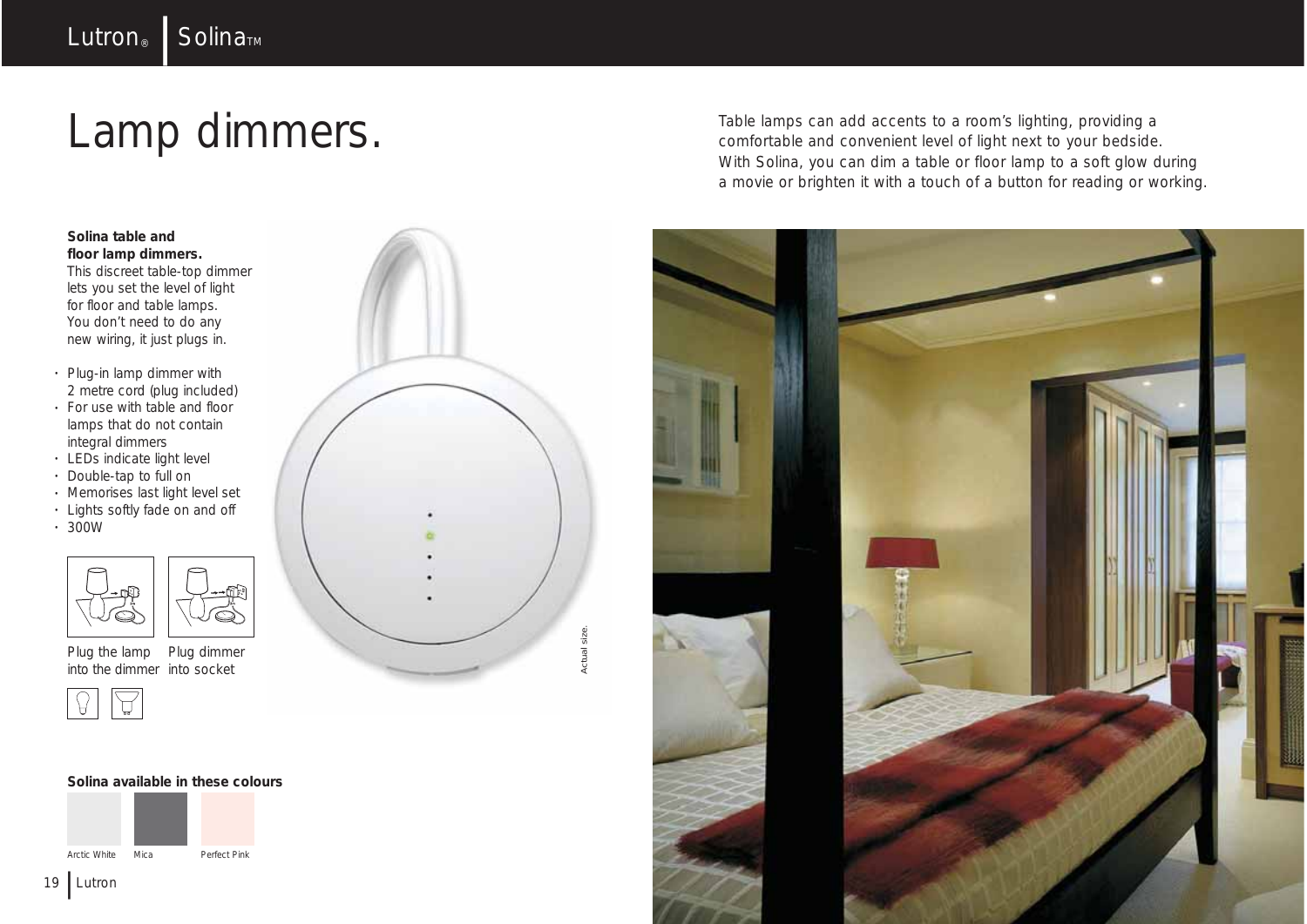### Integrated lighting controls for your home.

Lutron offers more than just single dimmers. You can control all the lights in one room or indeed the whole house from just one button and control natural light with our motorised window solutions. We can also link the lighting controls to your security and AV systems. The possibilities are endless.



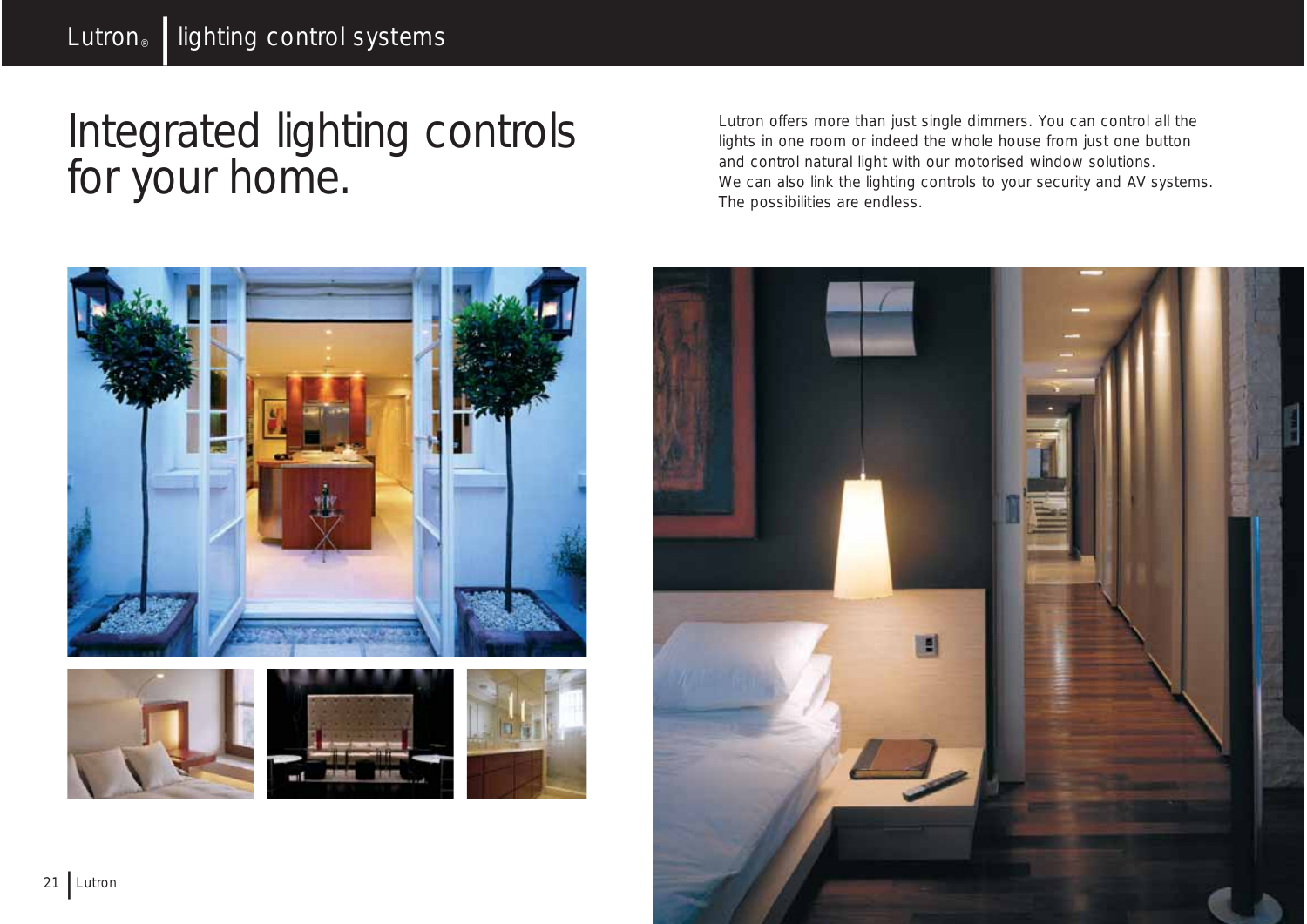Coordinating accessories and wallplates.

# $\Box$  $\Box^\circ \Box$  $\circ \circ \circ$



Lutron offers a comprehensive range of accessories to coordinate the finish and colour of power outlets, switches and jacks with your Lutron dimmers. Two Lutron products • Dimmable transformers can also be framed together.

Accessories available for Lyneo<sub>TM</sub>, Rania<sub>TM</sub> and Rania IR.

#### **Wiring devices**

- Switches
- Power outlet
- Phone jacks
- TV/SAT/CABLE
- for low voltage lighting 50W and 105W



- 
- 
- 
- 
- 

How to install a dimmer in four easy steps.